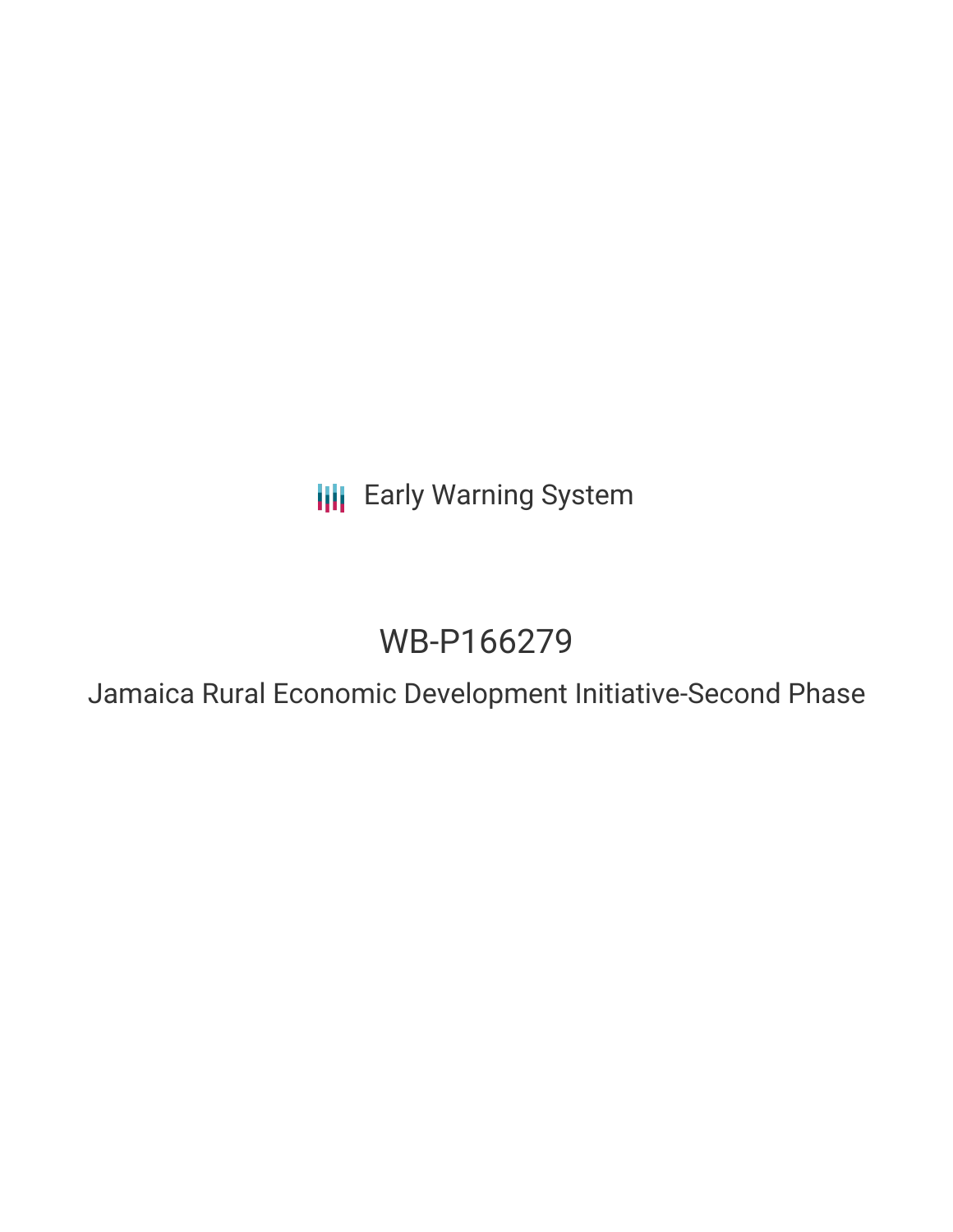

#### **Quick Facts**

| <b>Countries</b>               | Jamaica                  |
|--------------------------------|--------------------------|
| <b>Financial Institutions</b>  | World Bank (WB)          |
| <b>Bank Risk Rating</b>        |                          |
| <b>Borrower</b>                | Government of Jamaica    |
| <b>Sectors</b>                 | Agriculture and Forestry |
| <b>Investment Amount (USD)</b> | $$40.00$ million         |
| <b>Project Cost (USD)</b>      | \$42.00 million          |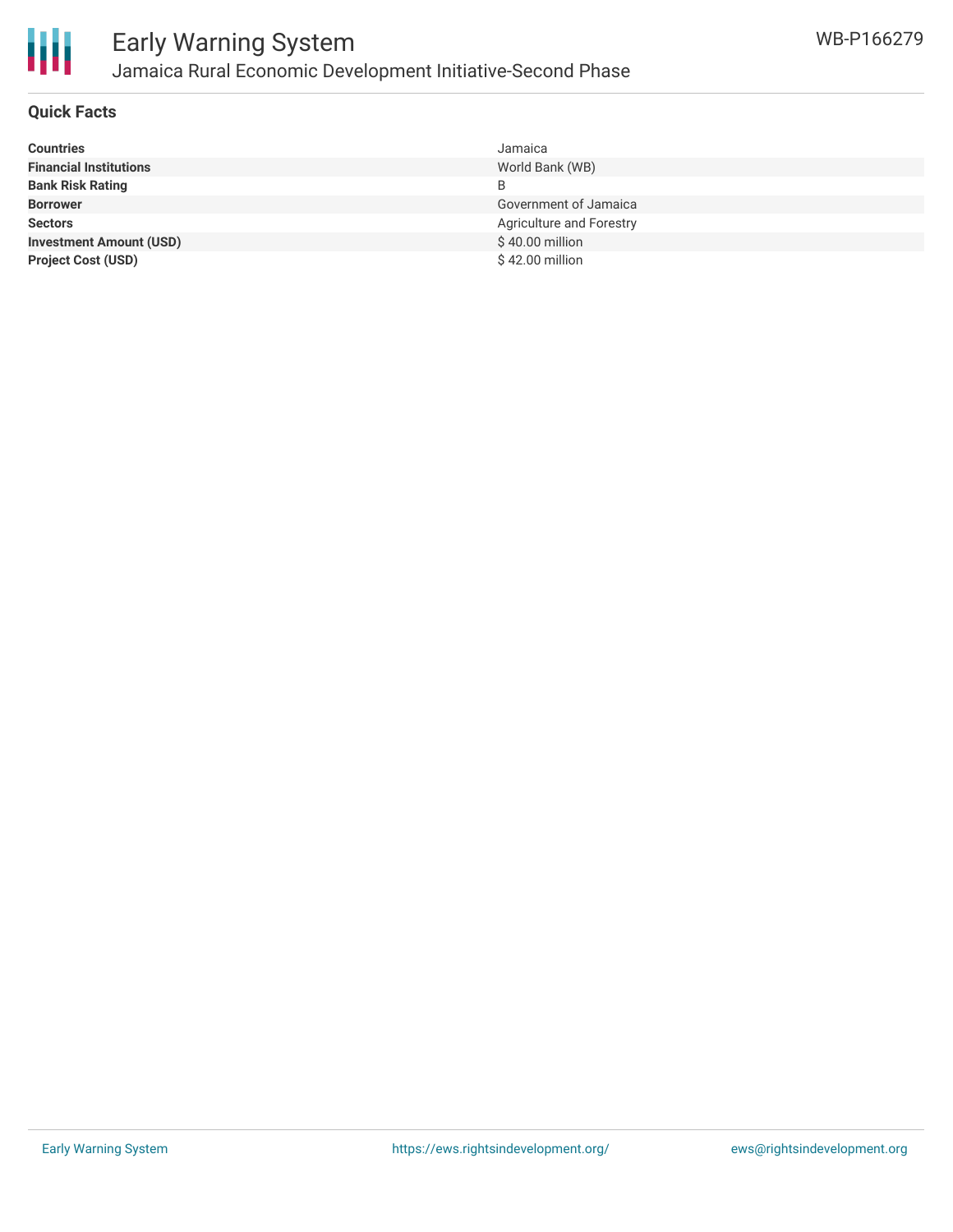

#### **Project Description**

According to the bank, the proposed project will build on the achievements of REDI on further improving market access to rural enterprises. The enhancements are expected to: (a) expand tested approaches to improve the environment for fostering rural growth, including by addressing policy issues; (b) further exploitation of the tourism and agriculture linkages; (c) increased access to new technologies to improve productivity and adoption of climate smart technologies in agriculture; and (d) improved basic infrastructure and agro-logistics for enhanced market access by rural producers and services providers, incorporating critical climate-resilient infrastructure specifications and methodologies to increase sustainability. In doing so, project design will be informed by the significant climate change risks to project outcomes identified in the Climate Change Risk Screening (e.g. including drought, erratic rainfall, extreme climate events). Analysis and design of core project activities undertaken during project preparation will include gender-sensitive analysis, with the aim of including specific mechanisms to ensure participation of and benefits for women and youth.

The project expects to support around 160 Rural Enterprises, defined as legally constituted agribusinesses, small farmers' associations or cooperatives formed by micro and small farmers, engaged in supplying agro-based products and services, and tourism producers and services providers, from across all parishes in the country that meet the eligibility criteria.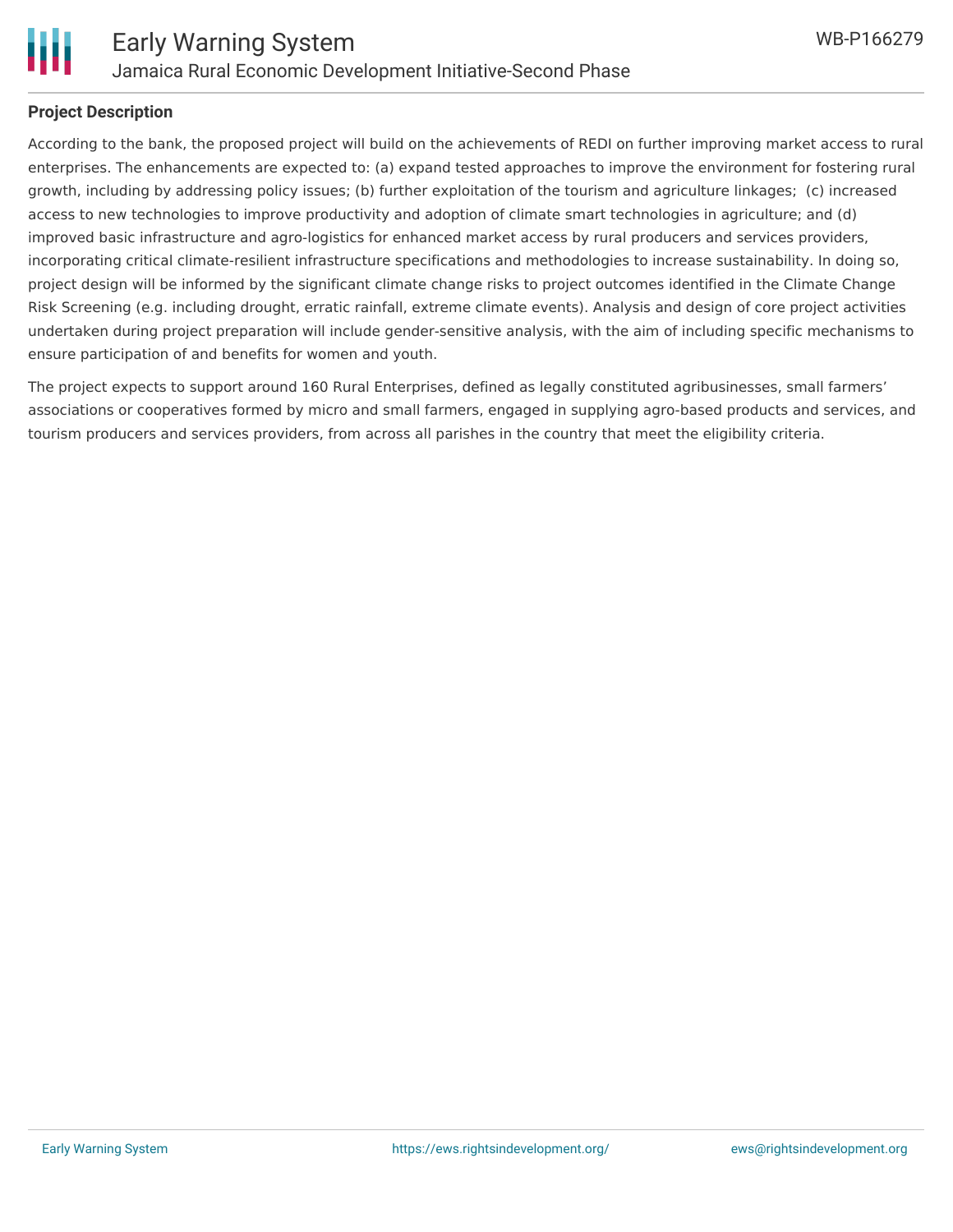

### Early Warning System Jamaica Rural Economic Development Initiative-Second Phase

#### **Investment Description**

World Bank (WB)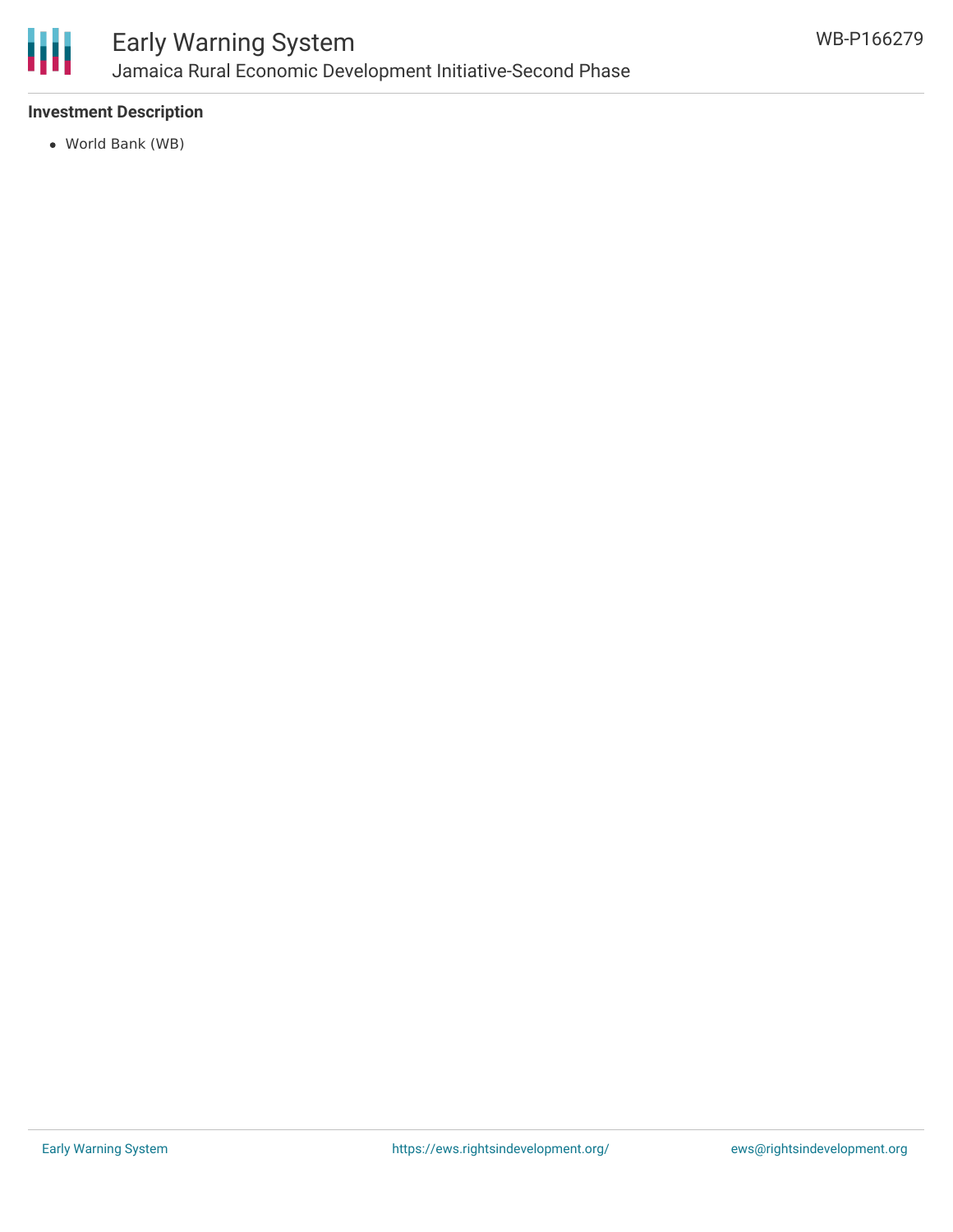

#### **Contact Information**

ACCOUNTABILITY MECHANISM OF WORLD BANK

The World Bank Inspection Panel is the independent complaint mechanism and fact-finding body for people who believe they are likely to be, or have been, adversely affected by a World Bank-financed project. If you submit a complaint to the Inspection Panel, they may investigate to assess whether the World Bank is following its own policies and procedures for preventing harm to people or the environment. You can contact the Inspection Panel or submit a complaint by emailing ipanel@worldbank.org. You can learn more about the Inspection Panel and how to file a complaint at: http://ewebapps.worldbank.org/apps/ip/Pages/Home.aspx.